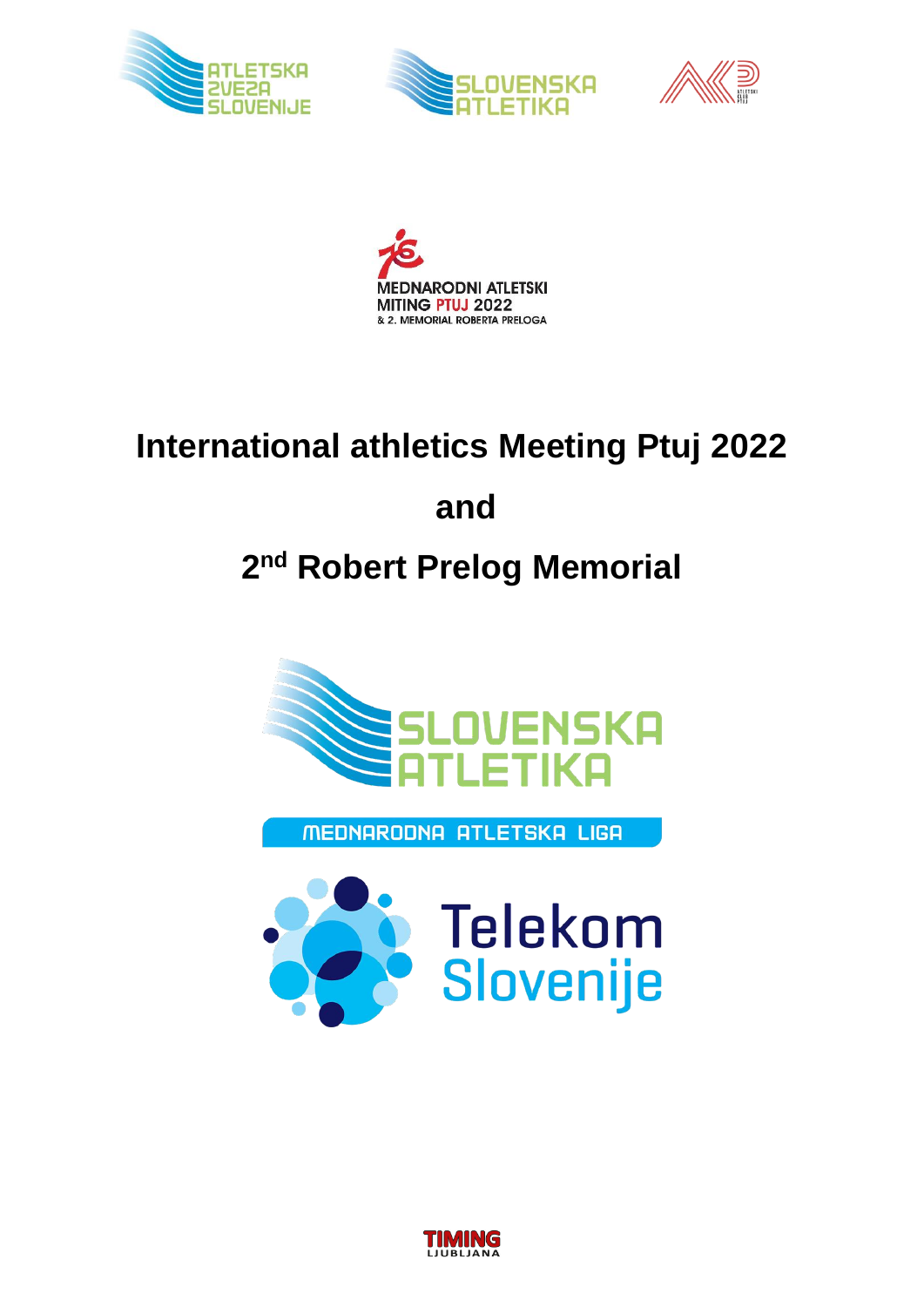







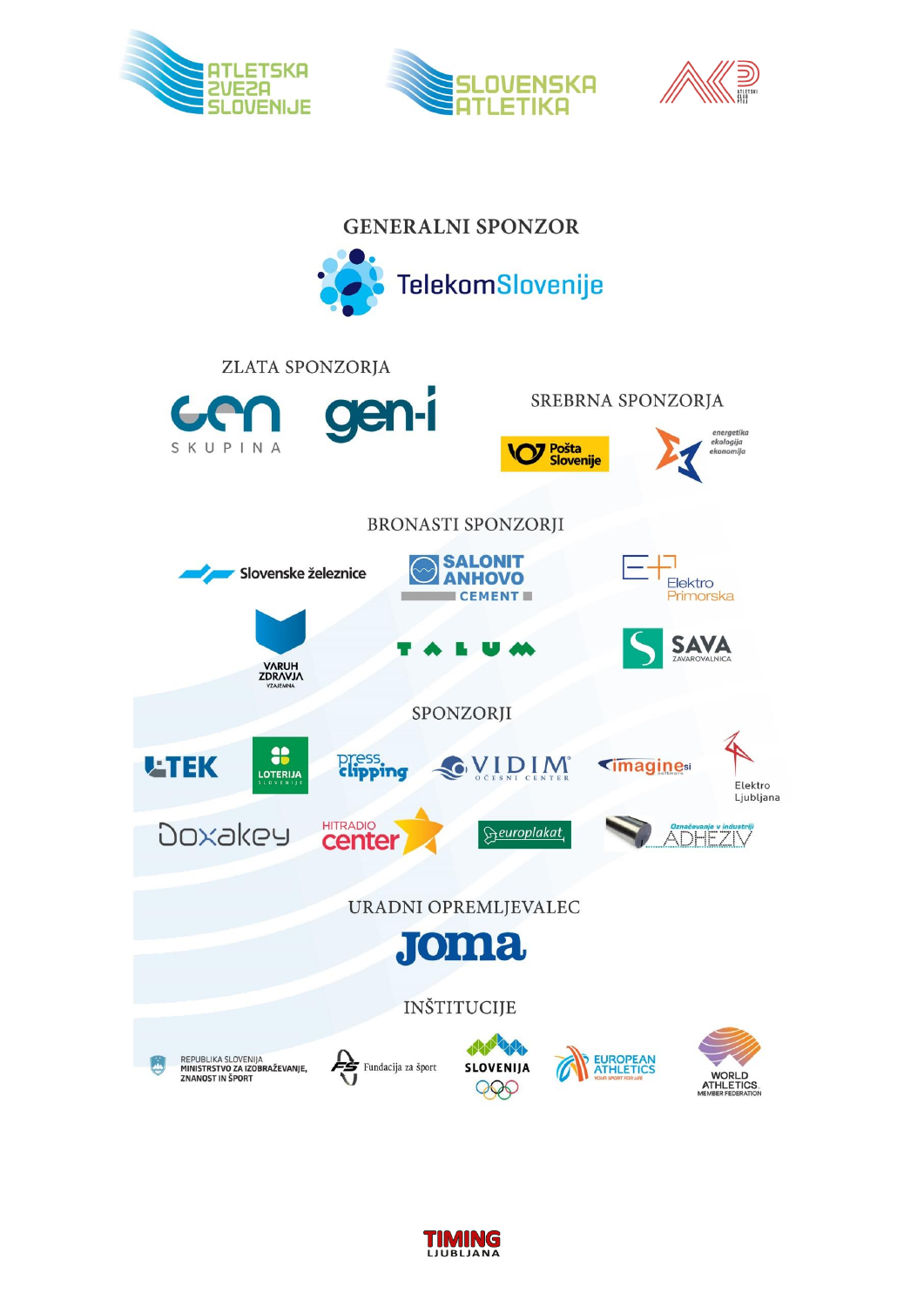





#### *MEETING ORGANIZER:*

Atletski klub Ptuj, Čučkova ulica 6, Ptuj

#### *DATE AND TIME OF COMPETITION:*

Tuesday, 22. May at 4:00 pm

#### *PLACE OF COMPETITION:*

City Stadium Ptuj, address: Čučkova ulica 6, 2250 Ptuj

#### *ENTRIES:*

For Slovenian athletes: till Sunday 20. May, till 12:00 over application AZS IS

For foreign athletes: till Sunday 20. May, till 12:00 on e-mail: [atletskiklubptuj@gmail.com](mailto:atletskiklubptuj@gmail.com) (first and last name of athlete, birth date, gender, club and country, event, SB in PB)

#### **COMPETITION FEE:**

10  $∈$  per start, 90 minutes before start of competition

#### *MEETING EVENTS (coloured disciplines count in SLO International athletic league system):*

**MEN (M): 100 m, 200 m, 400 m, 800 m, 3000 m (memorial), LJ, JT, DT, HT, SP, PV**

**WOMEN (W): 100m H, 100m, 200m, 400m, 1500m, 5000m, LJ, DT, HT, HJ**

**Boys and Girls: U12, U14 in U16: 60m, 200m**

**U18: JT M (700g), HT M (5 kg), 100m H. W**

#### **INFO:**

Atletski klub Ptuj, e-mail: [atletskiklubptuj@gmail.com](mailto:atletskiklubptuj@gmail.com)

Dejan Dokl (Competition director): [dokldejan@gmail.com,](mailto:dokldejan@gmail.com) tel: +386 40 435 930

Aleš Bezjak (Head of Competition): [ales.bezjak@gmail.com,](mailto:ales.bezjak@gmail.com) tel: +386 40 469 991

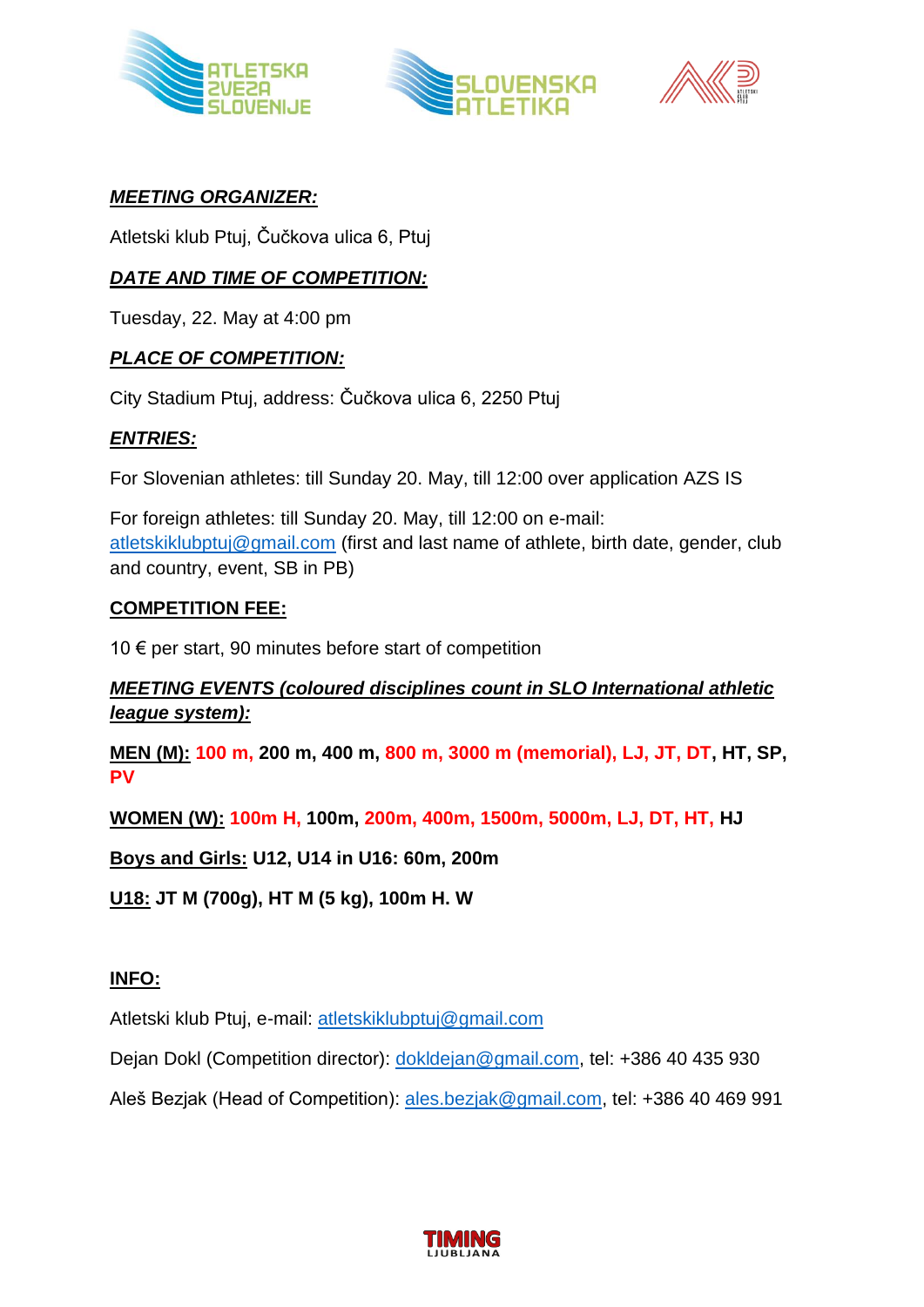





### **PRELIMINARY TIMETABLE**

|       | <b>Track events</b>        | <b>Jumps</b> | <b>Throws</b> | <b>Throws</b> |
|-------|----------------------------|--------------|---------------|---------------|
| 15:30 | 60m girls                  |              |               |               |
| 15:45 | 60m boys                   |              |               |               |
| 15:50 | <b>OPENING CEREMONY</b>    |              |               |               |
| 16:00 | 100m H (W) kv. + U18       | LJ(W)        | JT (M)+ U18   | HT(W)         |
| 16:15 | 100m (M) kv.               | PV(M)        |               |               |
| 16:25 | 100m (W) kv.               |              |               |               |
| 16:40 | 1500m (W)                  |              |               |               |
| 16:50 | 800m (M)                   |              |               |               |
| 17:05 | 200m girls                 |              |               |               |
| 17:20 | 200m boys                  |              |               | HT (W) + U18  |
| 17:25 |                            | LJ(M)        |               |               |
| 17:30 |                            |              | DT(M)         |               |
| 17:40 | 100m H (W) final           |              |               |               |
| 17:50 | 100m (M) final             |              |               |               |
| 18:00 | 100m (W) final             | HJ(W)        |               |               |
| 18:15 | 3000m (M)                  |              |               | SP(M)         |
|       | (MEMORIAL)                 |              |               |               |
| 18:30 | 400m (W)                   |              |               |               |
| 18:40 |                            |              |               |               |
| 18:45 | 400m (M)                   |              |               |               |
| 18:55 |                            |              | DT (W)        |               |
| 19:00 | 5000m (W)                  |              |               |               |
| 19:25 | 200m (W)                   |              |               |               |
| 19:40 | 200m (M)                   |              |               |               |
| 20:00 | <b>PARADE of CHAMPIONS</b> |              |               |               |

We reserve the right to change the timetable. The final timetable will be published at least day before the competition on: **http://slovenska-atletika.si/tekmovanja-in-rezultati-2/**